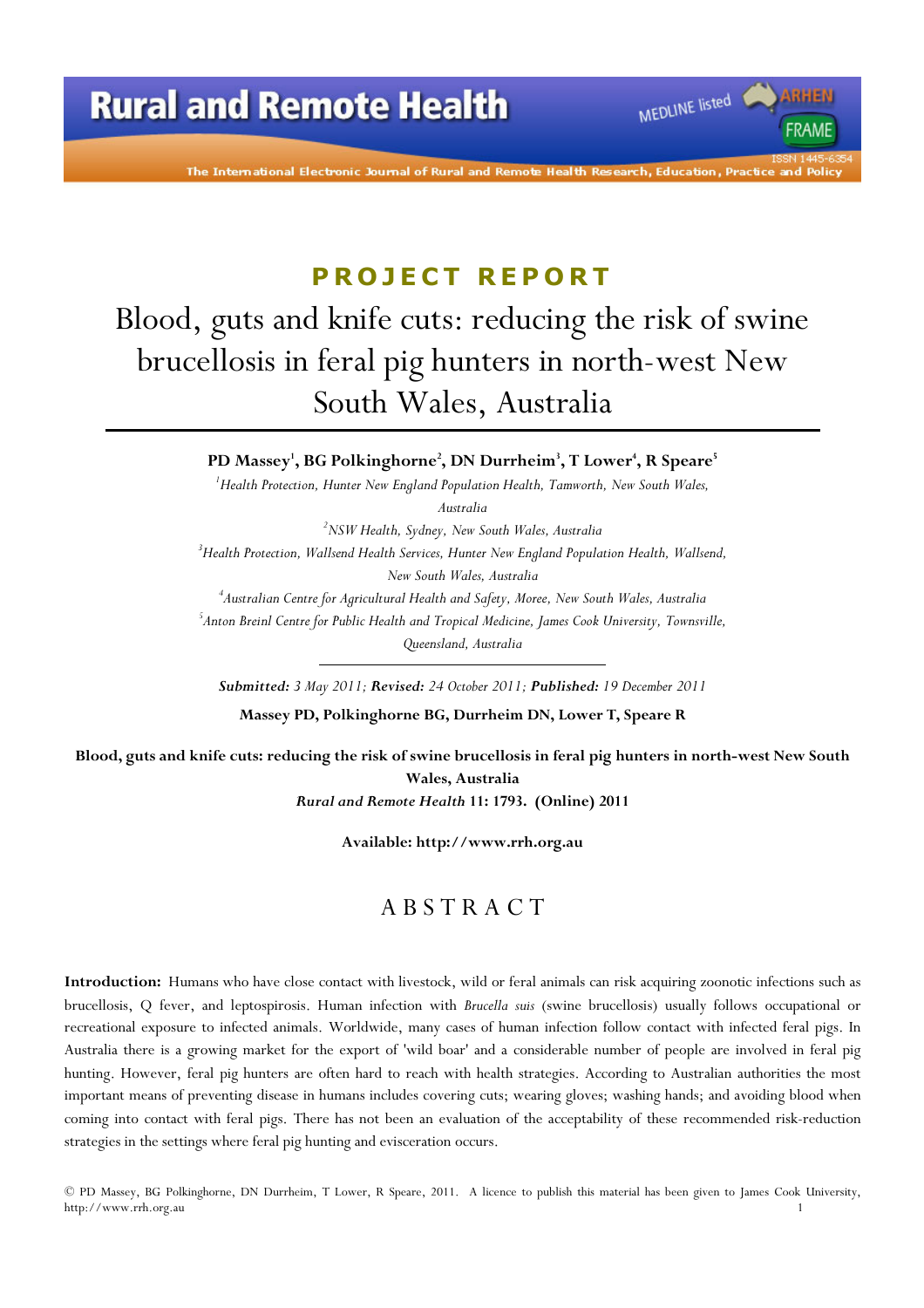

The International Electronic Journal of Rural and Remote Health Research, Education Practice and Policy

**Methods:** Semi-structured interviews and small focus groups were conducted with feral pig hunters in north-west New South Wales (NSW), Australia, to explore their hunting experiences and views on the brucellosis prevention strategies. Interview and focus group notes were thematically analysed.

**Results:** There was a range of experiences of feral pig hunting, from a very professional approach to a purely recreational approach. The main domains that emerged from participants' experiences during their most recent feral pig hunting activity and their reflections on current swine brucellosis risk reduction strategies were: 'you've gotta be tough to be a feral pig hunter'; 'most of the suggested strategies won't work as they are'; 'reducing risk in the scrub'; and 'how to let pig hunters know'. The recreational nature and prevailing macho perspective of participants demand a pragmatic approach to risk reduction if it is going to prove acceptable to feral pig hunters. The 'you've gotta be tough to be a feral pig hunter' context of the activity and the reality that many feral pig hunters participate with little preparation and a 'just keep going' approach, may counteract currently recommended riskreduction strategies. The alternate strategies that emerged from the interviews need to be tested in the real activity, especially evisceration 'in the scrub' (at the site of slaughter). But the following ideas were grounded in the participants' experiences: take more time and watch your hands when making cuts; have good lighting; take care when cutting near a sow's uterus; use latex gloves to cover cuts on hands.

**Conclusions:** Swine brucellosis is a zoonosis of concern for feral pig hunters in many parts of Australia, including north-west NSW. Many of the current strategies to reduce the risk of brucellosis did not appear appropriate or acceptable to the feral pig hunters interviewed. More acceptable strategies when eviscerating, such as taking more time, watching hands when cutting, ensuring good lighting, being careful in the vicinity of the uterus and using a latex glove to cover cuts and abrasions on hands need to be field tested. Further development of the food safety regulations is required to also support zoonosis risk reduction strategies.

**Key words:** Australia, *Brucella suis*, brucellosis, feral pigs, hunting, zoonoses.

# Introduction

Humans who have close contact with livestock, wild or feral animals can risk acquiring zoonotic infections such as brucellosis, Q fever, and leptospirosis. Brucellosis is a zoonotic infection caused by small, Gram-negative aerobic coccobacilli from the *Brucella* genus **1** . Four *Brucella* species are associated with moderate to significant human pathogenicity, specifically *Brucella melitensis* which is found primarily in goats, *Brucella suis* in pigs, *Brucella abortus* in cattle and *Brucella canis* in dogs. Humans have also very infrequently been infected with *Brucella* species from marine mammals**<sup>2</sup>** . Globally *B. melitensis* more frequently affects humans than the other species and is the most virulent, pathogenic and invasive species, followed by *B. suis*, *B. abortus*  and *B. canis***<sup>1</sup>** . *B. abortus* has been eradicated from Australia and *B. melitensis* and *B. canis* are not found in Australia**<sup>3</sup>** .

Brucellosis symptoms in humans are non-specific, including undulating fever, sweats, malaise, anorexia, headache and back pain. The onset can be insidious or acute, generally beginning 2-4 weeks after exposure, but can occur up to 6 months later**<sup>4</sup>** . Depression and chronic infection can occur**<sup>5</sup>** with delays in diagnosis increasing the risk of complications**<sup>6</sup>** .

Human infection with *B. suis* (swine brucellosis) follows occupational or recreational exposure to infected animals, inhalation of infectious aerosols, laboratory exposure, or consumption of inadequately cooked contaminated meat **5** . Worldwide many cases of human infection follow contact with infected feral pigs or 'wild boars'**<sup>7</sup>** .

Approximately 20–30% of feral pigs are *Brucella*-positive by serology in Italy, the USA and Croatia**<sup>7</sup>** . *B. suis* infection in feral pigs is characterised by infertility and abortion in sows, deaths of piglets and orchitis in boars. Genital secretions are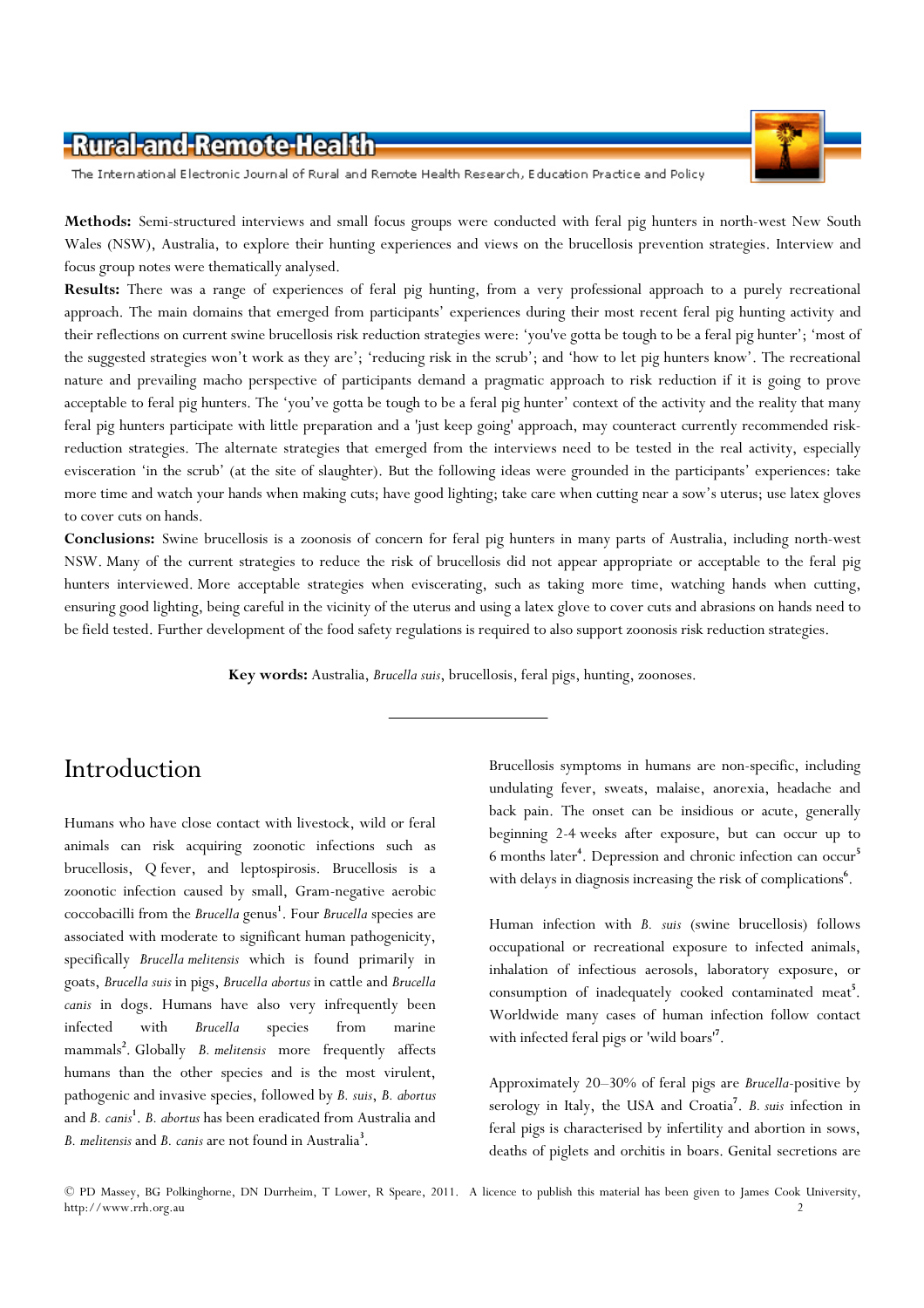The International Electronic Journal of Rural and Remote Health Research, Education Practice and Policy

the most important source of infection. Infected feral pigs rarely show macroscopic post-mortem lesions and thus may be overlooked during evisceration and meat inspection **8** .

Brucellosis in Australia is mainly an occupational disease of farm workers, veterinarians, hunters and abattoir workers with exposure to infected animals or their tissues**<sup>3</sup>** . The national incidence is 0.2/ 100 000 population with 80% of cases occurring in the state of Queensland. The majority of cases are male and aged between 15 and 49 years**<sup>3</sup>** .

In recent years there has been a growing Australian market for exporting 'wild boar' meat to Europe. Accredited hunters kill feral pigs with a rifle or knife, gut and eviscerate them and then transport the fresh carcasses to 'chillers'. Pig dogs play an integral role in feral pig hunting in Australia. Dogs have been reported to be infected with *B. suis* internationally**<sup>9</sup>** , but their contribution to *B. suis* transmission in feral pigs and humans in Australia is currently unknown.

A recent retrospective review conducted in Queensland, Australia of 32 patients with swine brucellosis contracted between 1996 and 2009 found that feral pig hunting explained 30 of the cases (94%), none of whom used protective equipment during hunting**<sup>6</sup>** .

Between December 2006 and December 2009, five men from New South Wales (NSW), Australia, were diagnosed with brucellosis following regular recreational or occupational feral pig hunting in north-west NSW near the border with Queensland<sup>10,11</sup>. All cases had butchered feral pig carcasses without using personal protective equipment. None reported any other risk factors for contraction of brucellosis**<sup>10</sup>**. Blood samples from 200 trapped feral pigs in the region where the human cases occurred were negative for *Brucella* serology, but 20 were positive for *Leptospira* spp **10** .

It is reported that the most important means of preventing disease in humans is to take precautions when coming into contact with animals  $(Fig1)^{12,13}$ .

There has not been an evaluation of the acceptability of the recommended risk reduction strategies in the settings where feral pig hunting and evisceration occurs. Feral pig hunters are likely to be hard to reach with health promotion strategies.

The NSW Food Regulatory Authority provides detailed information about the techniques to be used to harvest 'wild boar' meat to make it safe for human consumption**<sup>14</sup>** .

#### *Aims*

This study aimed to:

- explore the appropriateness of current swine brucellosis risk reduction strategies for feral pig hunters
- identify strategies that are acceptable and appropriate for feral pig hunters
- investigate the most appropriate methods of disseminating health-related information to reach professional and recreational feral pig hunters.

# Methods

This work was conducted applying a grounded theory approach, developing an explanatory theory of basic social processes within the environments in which they occur **<sup>15</sup>**. Grounded theory can give voice to those who are otherwise rarely heard, such as the participants in this research<sup>16</sup>. Theoretical sampling was used for recruiting participants so that different experiences and dimensions were explored. Sampling started with health service and community contacts then, using a snowballing method**<sup>17</sup>**, each participant was asked to recommend the study to people they knew who hunted feral pigs.



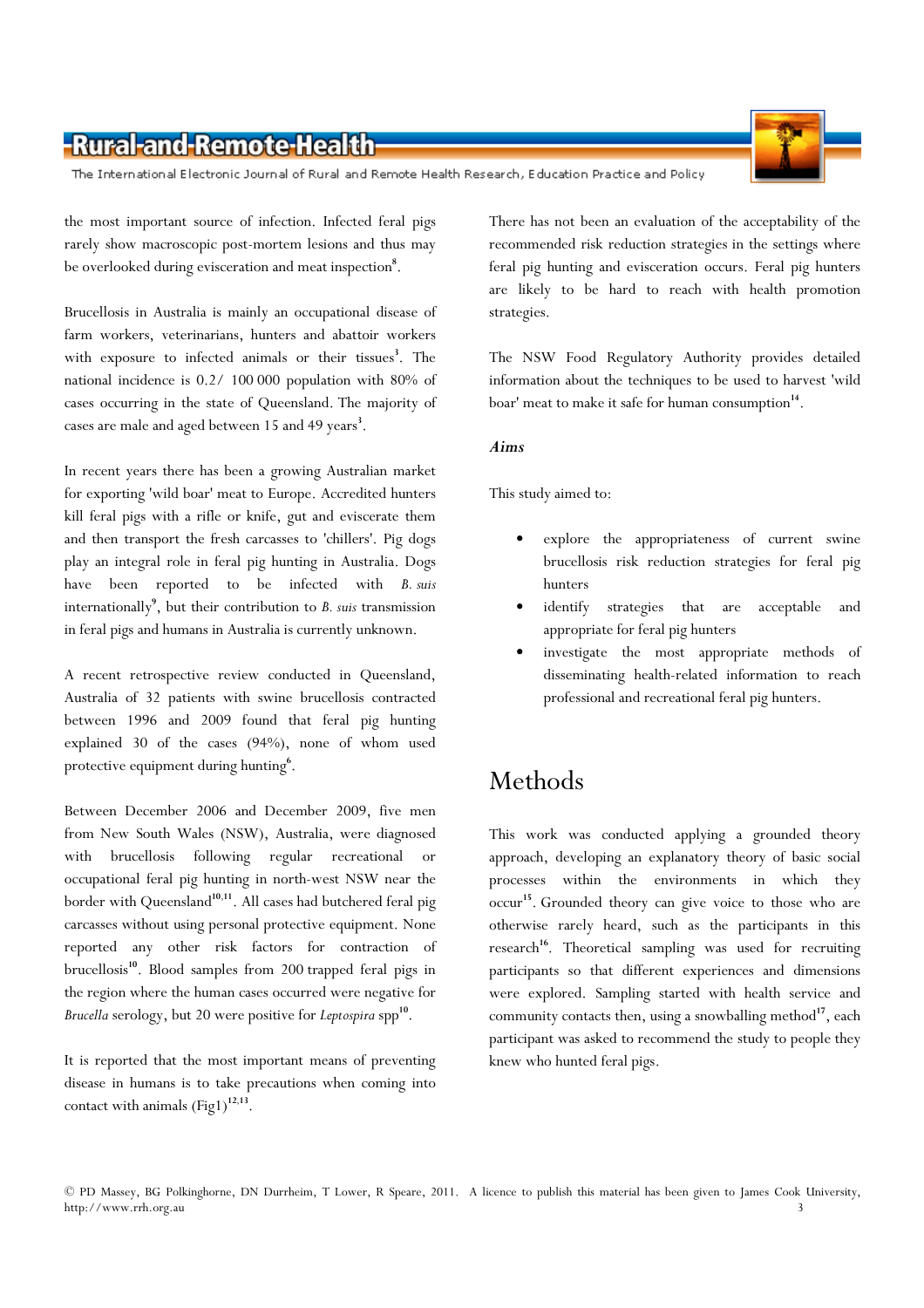

The International Electronic Journal of Rural and Remote Health Research, Education Practice and Policy

- 
- Cover all cuts or abrasions with waterproof dressings.
- Wear gloves, overalls and eye protection when slaughtering animals or handling carcases, with disinfection of protective equipment by heat treatment, fumigation by formaldehyde, or soaking in disinfectant.
- Thoroughly wash hands and arms in soapy water after handling animals or carcasses and use a disinfectant hand rinse.
- Take particular care when handling or disposing of birth products.
- Wash off all urine, faeces, blood and other body fluids and thoroughly clean all working areas.

**Figure 1: Summary of the recommended precautions to prevent swine brucellosis in humans when coming into contact with animals<sup>12</sup>**,**<sup>13</sup>** .

Semi-structured interviews and small focus groups were conducted with participants to explore their experiences with hunting and their views on the brucellosis prevention strategies. Interview questions asked about their most recent feral pig hunting activity. The participants were specifically asked how the recommended risk reduction strategies could have been applied during that most recent hunt. Respondents were also asked about appropriate dissemination methods for health messages to feral pig hunters. Each in depth interview and focus group was conducted by two researchers (PM, BP). Extensive interview notes taken by both researchers were then combined into a single collated data set.

Interview and focus group notes were thematically analysed. Emerging themes from the early interviews were explored in subsequent interviews<sup>15</sup>. Researchers (PM, BP) separately coded the data. An open coding system was used, where codes were noted freely across all notes. The coding system was refined iteratively as the notes were re-analysed. Coding was then compared between researchers, deconstructed and reconstructed. Once the coding system was finalised, all notes were re-coded. Relationships between codes/categories were then assessed across the notes. This was done by selecting codes or topics that were emerging as significant for the research and looking for coded text that could explain or contribute to the phenomenon**<sup>18</sup>**. Illustrative quotes were then drawn from the notes. Recruitment and interviews continued until data saturation occurred.

Study rigour was guaranteed by having two researchers independently conduct the data analysis and then discuss emergent themes with the remaining authors, enhancing the ''reflexivity'' of the analysis and confirming the coding scheme. All research activities were thoroughly documented to permit a critical appraisal of methods. The role of prior assumptions and experience was acknowledged and, when possible, eliminated**<sup>19</sup>**,**<sup>20</sup>** .

Ethical approval to conduct this research was provided by the Hunter New England Human Research Ethics Committee  $(10/11/17/5.02)$ .

### Results

During the study period, December 2010–March 2011, five feral pig hunters participated in semi-structured interviews. Additionally, two focus groups of two and three hunters were conducted. Participants were all males from north-west NSW aged between 22 and 41 years. Four were from large towns and with no known social links. The remaining participants were from farming areas and a small village. The two focus groups consisted of people who hunted together. Most participants had occupations other than hunting, such as farm work, driving, service industry or public service.

There was a range of hunting experiences from a very professional hunting approach to a purely recreational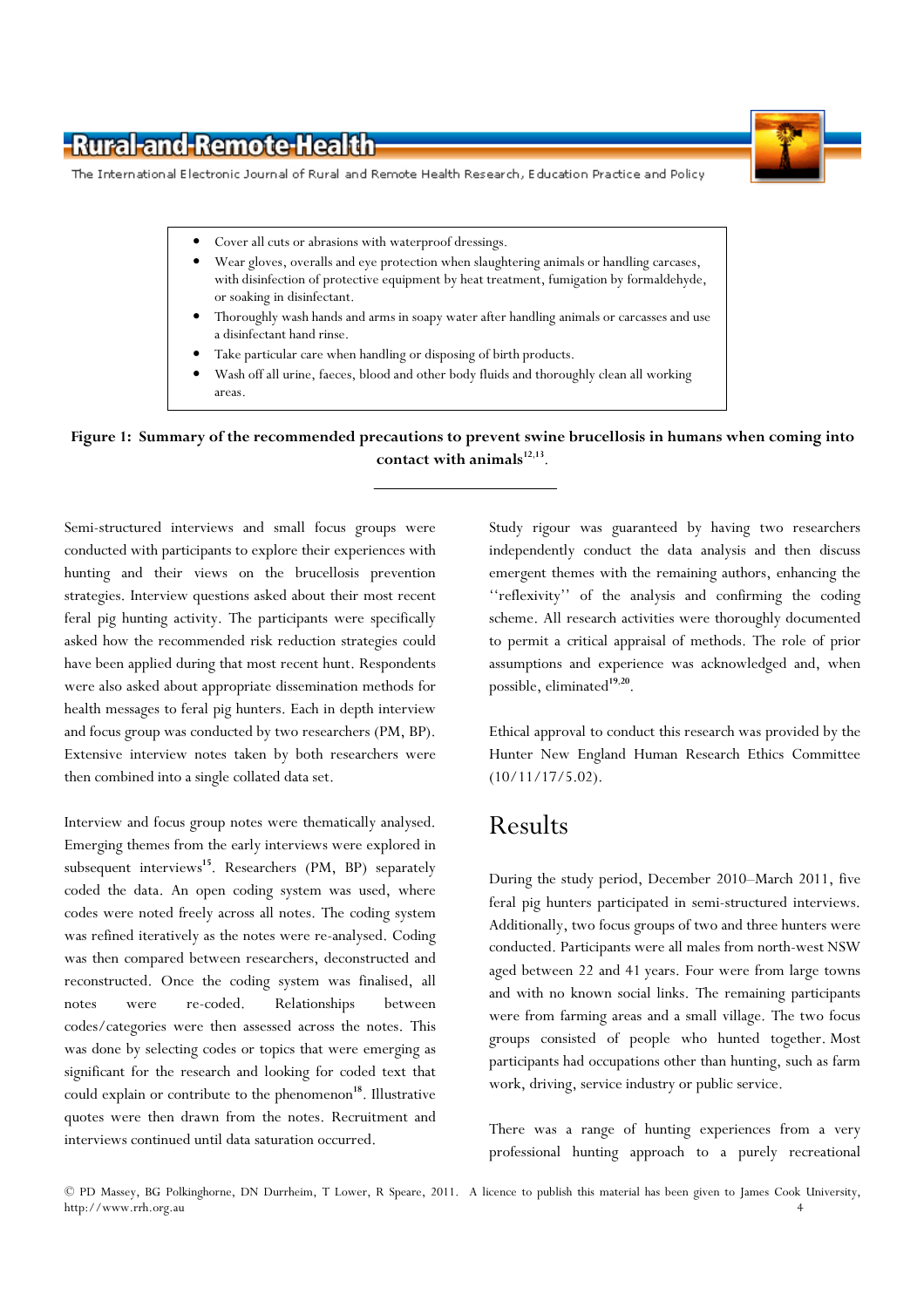The International Electronic Journal of Rural and Remote Health Research, Education Practice and Policy

approach that included some poaching (which in this context involves hunting while trespassing on private property). Most participants hunted pigs for sport and recreation. Five of the participants described that in addition to the enjoyment provided, selling carcasses provided enough income to cover their alcohol purchases.

The main domains that emerged from participants' experiences during their most recent feral pig hunting activity, and reflecting on current swine brucellosis risk reduction strategies, were (Table 1):

- You've gotta be tough to be a feral pig hunter.
- Most of the suggested strategies won't work.
- Reducing risk in the scrub.
- How to let pig hunters know.

#### *You've gotta be tough to be a feral pig hunter*

Participants spoke about feral pig hunting as a 'tough' activity but also as good fun. 'I go with a group of mates, we are more about the fun and sport', was a common sentiment among participants.

Participants explained that most hunting involves chasing pigs through the scrub with dogs and knives. The dogs catch and hold the pig until the hunter slaughters the pig with a knife thrust to the heart or lungs. The pig is then dragged back to the truck where it is lifted up onto a hook and eviscerated. Being a tough person who can drag and lift pig carcasses, and is willing to get injured and covered in blood during the chase and the gutting, emerged as expected hunter traits.

*You get covered in blood, particularly if you go through the shoulder, blood bubbles and sprays out of the lungs and you get sprayed up the arms, even on the lips and face.*

*You get covered in it...and ya stink.* 

This toughness is also expressed through the actions taken following an injury. Four of the participants spoke about ignoring injuries while continuing their hunting activity.

*I've got a little scar on my finger from a pig's tusk, it just turned and split me a bit – not much of a drama. At the time we were 25 km from town at 2.30 in the morning. I just checked it, it wasn't too deep and rinsed it off and kept going.* 

*Get plenty of nicks. Give it a wipe or do some swearing. If it's bad, you give it a wash. Most people just keep going which probably doesn't help.* 

Participants also spoke about the peer-pressure to exhibit toughness. One participant spoke about the perceived reaction of his mates to him wearing gloves and said, 'I think a lot of people don't wear gloves, they think "Ah ya pussy".'

#### *Most of the suggested strategies won't work*

Participants reported that covering cuts does not work because the dressings do not adhere in the wet and rough conditions. Wearing gloves was not a common practice among the participants. Reasons for not wearing gloves included peer pressure and 'you can feel a lot better without them'.

Washing hands was acceptable but the focus was getting rid of the smell of the pigs, rather than the perceived health and safety benefits. As one participant said, 'If you are in the scrub and just killed a pig you do it as soon as you can, if there's a dam about you rinse off'. Some hunters wash their hands frequently but still struggle to wash as often as advised by the food regulatory authority. Others commented that if one was busy, cleanliness may be neglected, 'you might get 20 [pigs] in a mob. Sometimes you'll go a few hours without washing your hands!' Using a disinfectant was uncommon.

*You always get cuts. Barbwire or sticks, I've had a few nicks from the knife.*

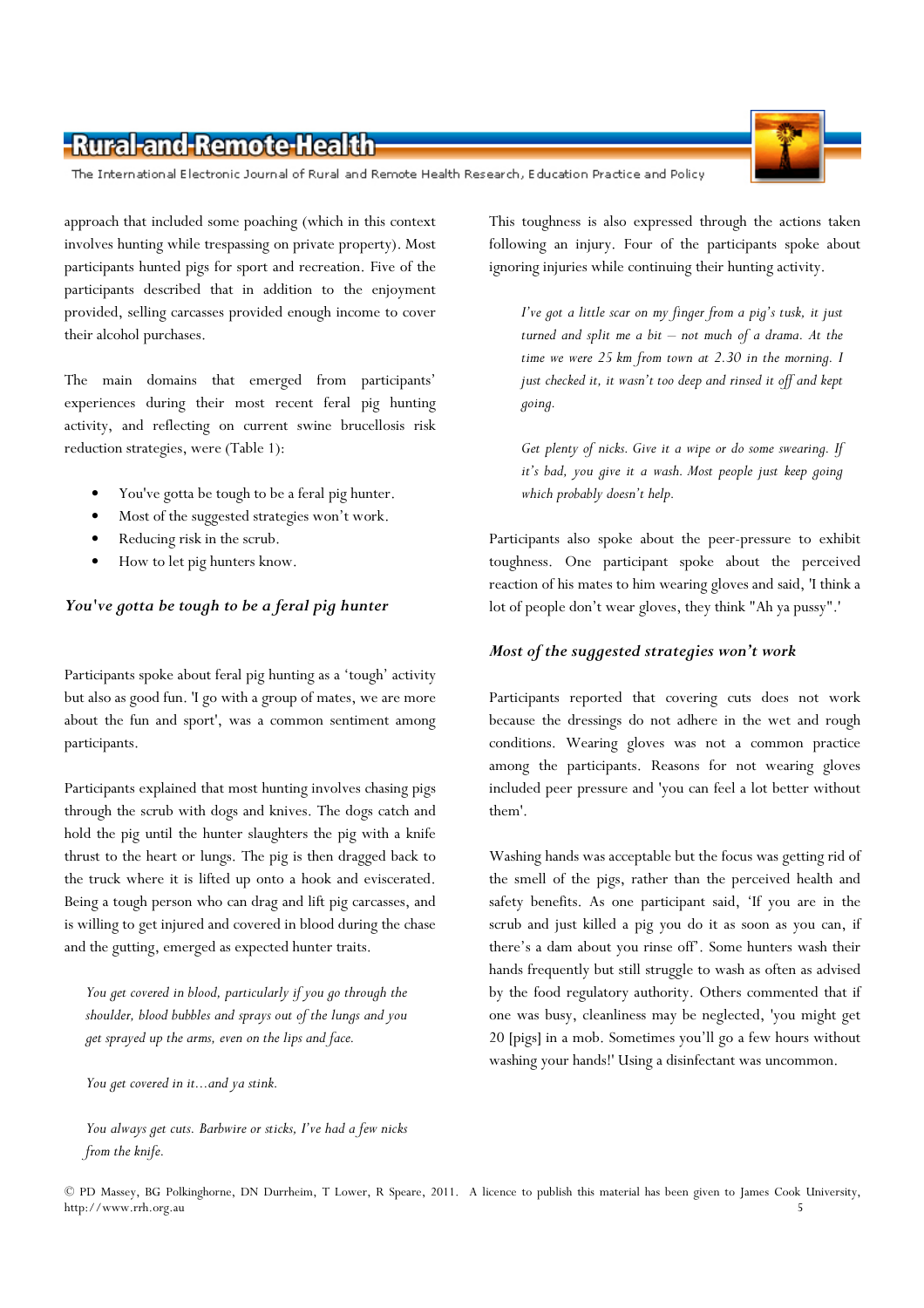

| Term                  | <b>Definition</b>                                                         |
|-----------------------|---------------------------------------------------------------------------|
| Pig dog               | A large cross-bred dog trained to hunt pigs.                              |
| Chiller               | A large commercial refrigerator used for transferring and storing feral   |
|                       | pig carcasses prior to exportation.                                       |
| Ya pussy              | You weak and feeble individual!                                           |
| Muck around           | Waste time                                                                |
| <b>Ute</b>            | Short for 'utility vehicle', a light vehicle with a cabin and an open top |
|                       | rear cargo tray. Known in the USA as a 'pick-up truck'.                   |
| Everyone's that dirty | Everyone's very annoyed.                                                  |
| Big mob               | A large group                                                             |
| Heaps of fellas       | Many men                                                                  |
| The scrub             | Any remote or rural area with many low trees or bushes                    |
| Dam                   | A hole dug in the ground by a property owner to hold water for            |
|                       | agricultural use.                                                         |
|                       |                                                                           |

**Table 1: Definitions of Australian colloquial terms in the qualitative material** 

One of the Queensland Health and World Health Organization brucellosis prevention strategies is avoiding exposure to blood. Implementing this strategy was considered impossible by participants. Participants said 'Definitely hard!' and 'You can't, they're not going to lift themselves' referring to the direct handling of carcasses required.

Washing down work areas was considered by many respondents to be 'a good idea but not something the boys would do'.

Burning or burying remains was not considered practicable. As one participant said, 'Can't see guys doing this, you should see some of the ground I hunt in, it'd take an hour to dig a hole'. The remains are left on the ground: as another participant said, 'Nah, never do it. The crows and foxes would starve!'.

#### *Reducing risk in the scrub*

Participants were aware that there was a risk of infection from diseased animals but thought this could be judged by the animal's condition. 'Unless they're fat and healthy, don't take 'em'. Personal risk assessment appeared related to knowledge

of a hunter with infection, 'Until it [an illness] happens to them or someone they know, they just turn a blind eye to it'. Strategies to reduce risk in the scrub emerged from the interviews. Taking more time and watching hands when making cuts was the clearest theme that emerged from the interviews, 'Just a matter of slowing down and taking care'; 'Can't rush in and go slit, slit, slit'; and 'I've seen heaps of fellas get cut 'cause they're in too much of a hurry'. Particularly, hunters need to 'always look for your f\*\*\*\*\* hands, you don't wanna [want to] cut them'.

Ensuring good lighting into the carcass, such as headlamps or adjustable extension arms for the spotlights on the back of the truck were recommended. A participant explained, 'A few wear headlamps, a few are old fashioned and still muck around with torches'.

Taking care in the vicinity of a sow's uterus when gutting a pig was also considered a worthwhile strategy for reducing risk. One participant described how he is 'careful to keep the womb intact and take it 10 metres away from the ute. I don't give it to the dogs'. Another said, 'If you're not careful you can split it [the uterus]'.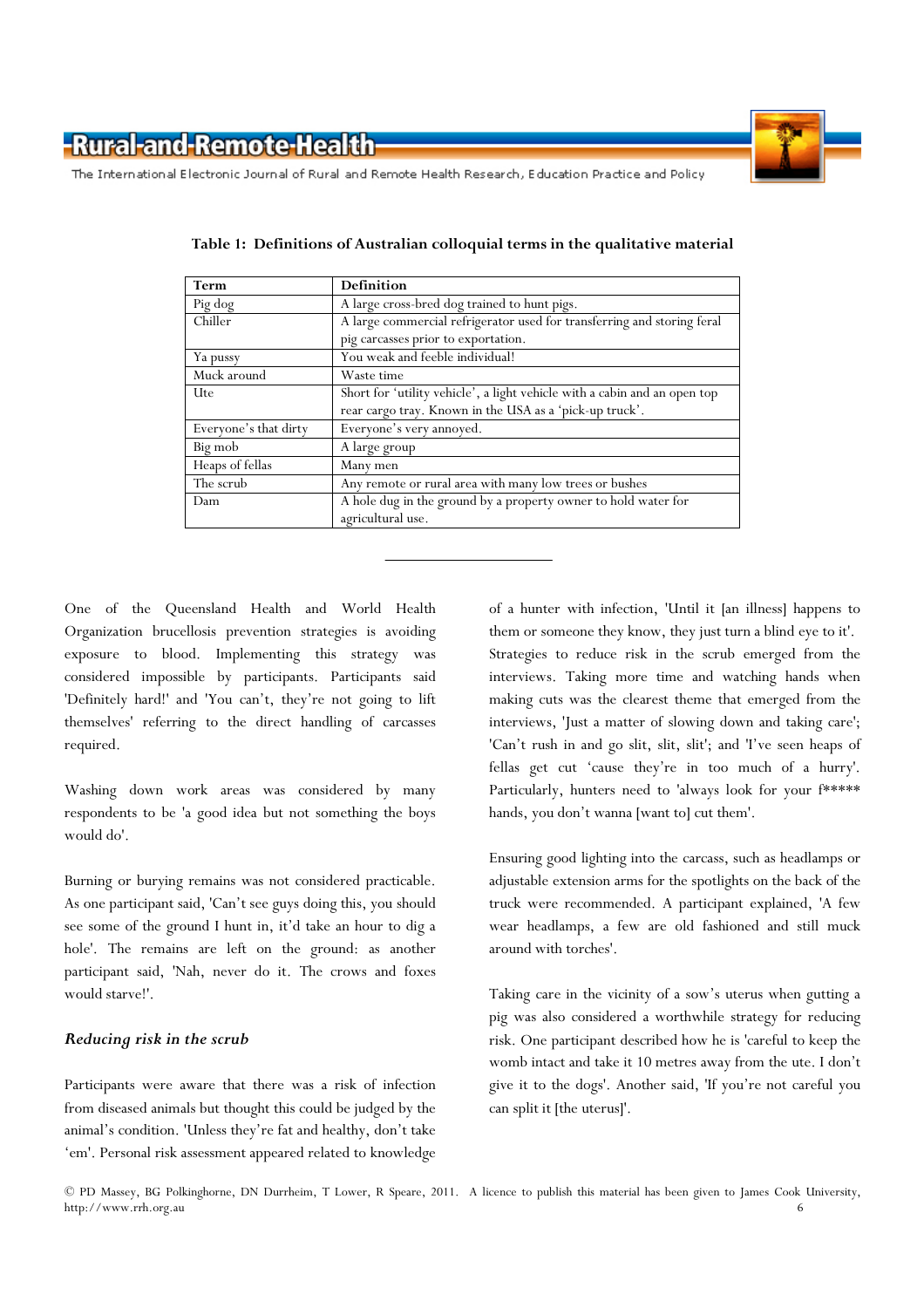The International Electronic Journal of Rural and Remote Health Research, Education Practice and Policy

Using surgical type gloves to cover cuts was suggested by some participants because they considered these gloves more effective than the recommended dressings. One man said, 'If I get a bad cut, I glove it with a latex glove and tape it and then just try not to use that hand'.

#### *How to let pig hunters know*

Several different methods of information delivery were suggested by respondents. Trade magazines, websites and information at the chiller were methods recommended by all participants for communicating with hunters. In relation to pig hunting magazines, one participant said, 'Nearly all of the boys I know read that stuff. If not buying it you'd at least flick through it at the newsagent'. Websites and hunting blog sites were also popular. As one person said, 'I know heaps of people who read that [website]'.

Regarding messaging at the chiller, the advice was to have 'just a short message, you don't want a lot of text'. In addition, it was advised not to lecture hunters: 'A lot of these pig hunters, they're pretty non-helpful blokes; if you try to tell them something they won't listen, but if you make it like you're providing information they will'.

Many participants described animosity towards the food regulatory authority. As one participant said, 'Everyone's that dirty with Safe Foods [NSW Food Authority] we'd take one look [at safety info] and throw it over the shoulder. People are over 'em.'.

#### *Limitations*

This study was conducted in the north-west area of the Australian state of NSW and with a relatively small number of participants. Data saturation occurred during the interview process, the issues identified by the semi-structured interview were also found in the focus groups, and the participants were from three different locations. However, this study may not be representative of Australian feral pig hunters.



### Discussion

The infectious disease and injury risk of feral pig hunting in Australia and internationally are well established. Swine brucellosis in humans in the USA is predominantly associated with exposure to infected feral pigs**<sup>4</sup>** . Two cases were reported in 2004, in hunting partners from a hunt club who had killed and dressed feral pigs in South Carolina**<sup>21</sup>**. Also three cases of swine brucellosis were detected in feral pig hunters after hunting and butchering pigs in Florida. No personal protective equipment was worn during these procedures, and no other risk factors for brucellosis were identified**<sup>4</sup>** . Also in Florida between 1963 and 1975, eight hunters contracted swine brucellosis attributed to contacts with feral pigs<sup>22</sup>.

The environment and nature of feral pig hunting: rough terrain, frequently nocturnal, weapon use, close proximity to wild animals and butchering process, challenge traditional risk reduction strategies. The recreational nature and prevailing 'macho' nature of participants demand a pragmatic approach to risk reduction if it is going to prove acceptable to feral pig hunters. The 'you've gotta be tough to be a feral pig hunter' context of the activity and the reality that many feral pig hunters participate with little preparation and a 'just keep going' approach, may counteract currently recommended risk reduction strategies. These findings reflect those of previous research into the culture of farm safety in Australia**<sup>23</sup>** .

The alternate strategies that emerged from the interviews need to be tested in the real world, especially evisceration in the scrub. But the following ideas were grounded in the participants' experiences:

- take more time and watch your hands when making cuts
- have good lighting
- take care when cutting near a sow's uterus
- use latex gloves to cover cuts on hands.
- •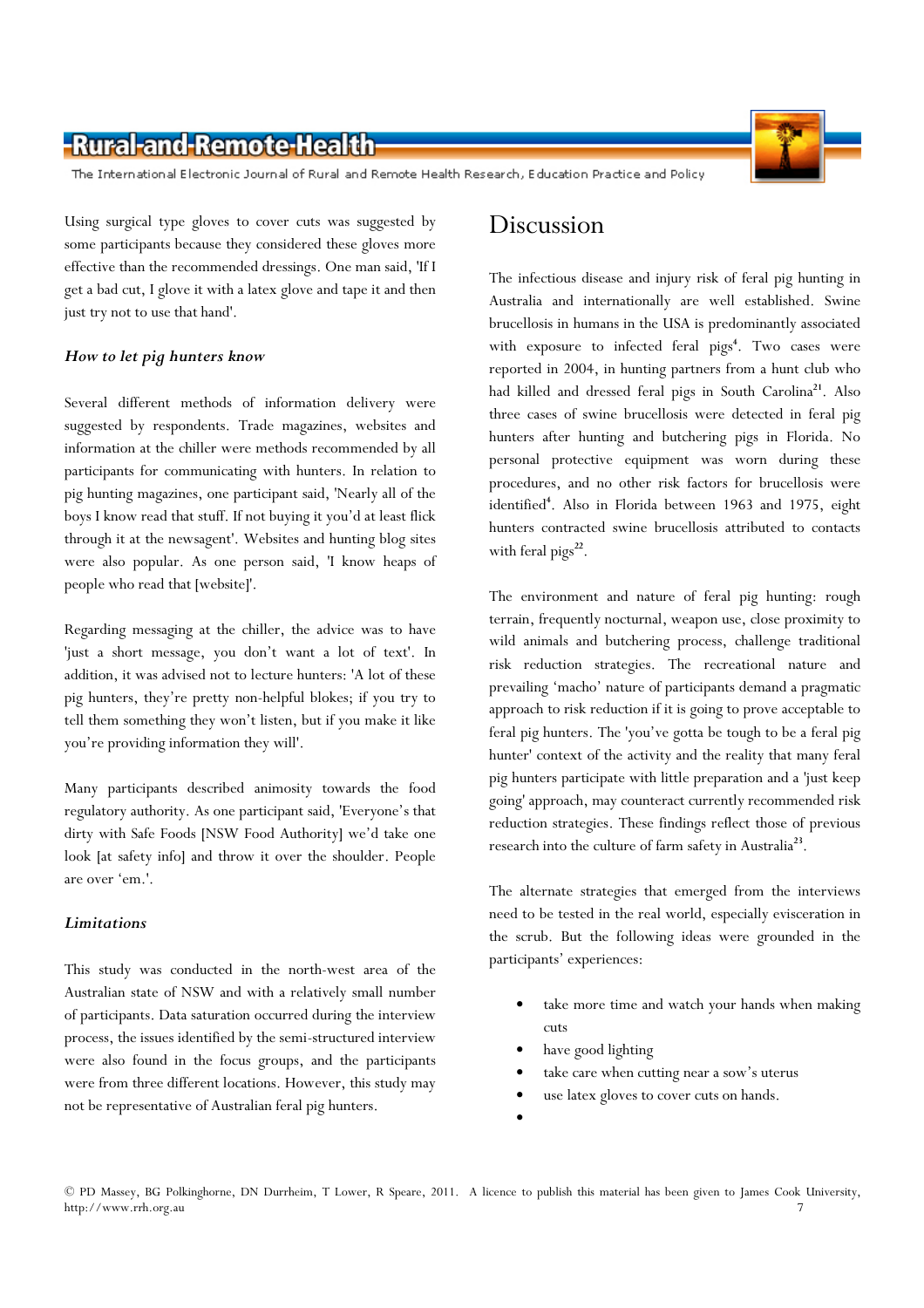The International Electronic Journal of Rural and Remote Health Research, Education Practice and Policy

Taking more care during butchering may well be challenging. Not only is there self-driven need for speed when faced with a 'big mob' of pigs, but current food authority regulations place time constraints on the gutting and delivery to the 'chiller' to ensure that pig meat remains fresh. These regulations may be inadvertently increasing hunters' health risks. Achieving a better balance needs to be considered by both the authorities and hunters.

Feral pig hunters appear to weigh up their risk of illness depending on whether they 'know someone' with the illness. The use of authorised stories of people who have had brucellosis in pig hunting magazines and websites may be a useful method for increasing awareness and the reality of brucellosis for hunters.

### Conclusion

Swine brucellosis is a zoonosis of concern for feral pig hunters in many parts of Australia, including north-west NSW. Many of the current strategies to reduce the risk of brucellosis did not appear appropriate or acceptable to the feral pig hunters interviewed. More acceptable strategies when eviscerating – such as taking more time, watching hands, ensuring good lighting, being careful in the vicinity of the uterus and using a latex glove to cover cuts on hands – need to be tested in the field. Further development of the food safety regulations is required to also support zoonosis risk-reduction strategies.

# Acknowledgements

The authors acknowledge, for assistance with the project design and development, Belinda Walker, Technical Specialist, Animal Biosecurity, NSW Department of Trade and Investment, Regional Infrastructure and Services Animal Health; and Shaun Slattery, Senior District Veterinarian, North West Livestock Pest and Health Authority.

### References

**1**. Bossi P, Tegnell A, Baka A, Van Loock F, Hendriks J, Werner A et al. Bichat guidelines for the clinical management of brucellosis and bioterrorism-related brucellosis. *Euro Surveillance* 2004; **9(12)**: E15-E16.

**2**. Van Bressem MF, Raga JA, Di Guardo G, Jepson PD, Duignan PJ, Siebert U et al. Emerging infectious diseases in cetaceans worldwide and the possible role of environmental stressors. *Diseases of Aquatic Organisms* 2009; **86(2)**: 143-157.

**3**. Newman L, Stirzaker S, Knuckey D, Robinson K, Hood J, Knope K et al. Australia's notifiable disease status, 2008: Annual Report of the National Notifiable Diseases Surveillance System. *Communicable Diseases Intelligence* 2010; **34(3)**: 157-224.

**4**. *Brucella suis* infection associated with feral swine hunting - three states, 2007-2008. *Morbidity & Mortality Weekly Report* 2009; **58(22)**: 618-621.

**5**. Young E. *Brucella* species. In: G Mandell, J Bennett, R Dolin (Eds). *Mandell, Douglas, and Bennett's principles and practice of infectious diseases*, 7th edn. Philadelphia, PA: Churchill Livingstone Elsevier, 2009; 2623-2642.

**6**. Eales K, Norton R, Ketheesan N. Brucellosis in northern Australia. *American Journal of Tropical Medicine and Hygiene* 2010; **83(4)**: 876-878.

**7**. Meng X, Lindsay D, Sriranganathan N. Wild boars as sources for infectious diseases in livestock and humans. *Philosophical Transactions of the Royal Society of London B: Biological Sciences* 2009; **364(1530)**: 2697-2707.

**8**. Al Dahouk S, Nöckler K, Tomaso H, Splettstoesser W, Jungersen G, Riber U et al. Seroprevalence of brucellosis, tularemia, and yersiniosis in wild boars (*Sus scrofa*) from northeastern Germany. *Journal of Veterinary Medicine Series B-Infectious Diseases and Veterinary Public Health* 2005; **52(10)**: 444-455.